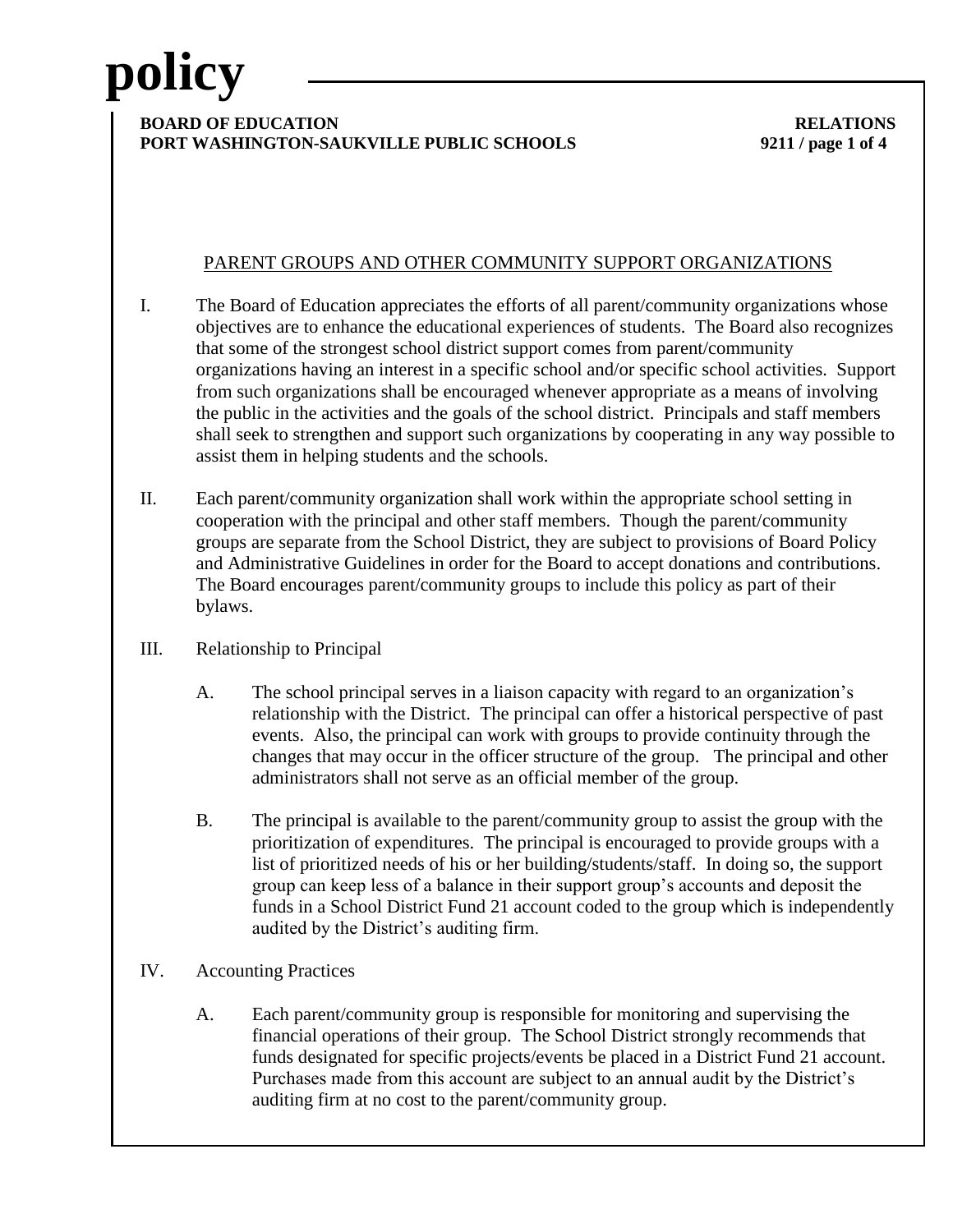#### **BOARD OF EDUCATION** RELATIONS **PORT WASHINGTON-SAUKVILLE PUBLIC SCHOOLS 9211 / page 2 of 4**

- B. Also, all parent/community groups shall adhere to the following accounting standards to ensure the integrity of the group's funds:
	- 1. Checking account, money market, savings, and other financial transactions require the signatures of two officers.
	- 2. Money market checks require two signatures.
	- 3. Checking account reconciliation statements shall be provided to the president, vice-president, and treasurer on a monthly basis. Then, a detailed report is presented to the membership at the monthly meeting.
	- 4. With regard to fund raisers:
		- a. All fund raising proceeds are to be simultaneously counted by at least two nonrelated people.
		- b. The transaction/deposit statement is to be signed by two people.
		- c. Separate deposits are made for each fund raiser, and the bank deposit slip is attached to the original deposit statement.
		- d. A summary sheet will be provided to members and recorded in the minutes outlining the event, the revenues and the costs associated with it.
	- 5. Minimize petty cash to \$50.00 or less and use a reimbursing process through issuing checks from receipts.
	- 6. Checks and cash shall be deposited as quickly as possible in accordance with a predetermined fund raising plan. Outstanding checks shall not be held for a period greater than two weeks, unless otherwise indicated in the plan.
	- 7. Expenditures of the group must be approved by the membership (confirming action) and recorded in the minutes.
- C. A group shall have an independent review of its books performed on a yearly basis. An audit of the group's records should be performed at least once every 3-5 years.
- D. The District's Business Office will provide a yearly accounting/finance seminar for all contributing groups and their officers. All officers of parent/community support groups, especially new officers, and the principal should attend.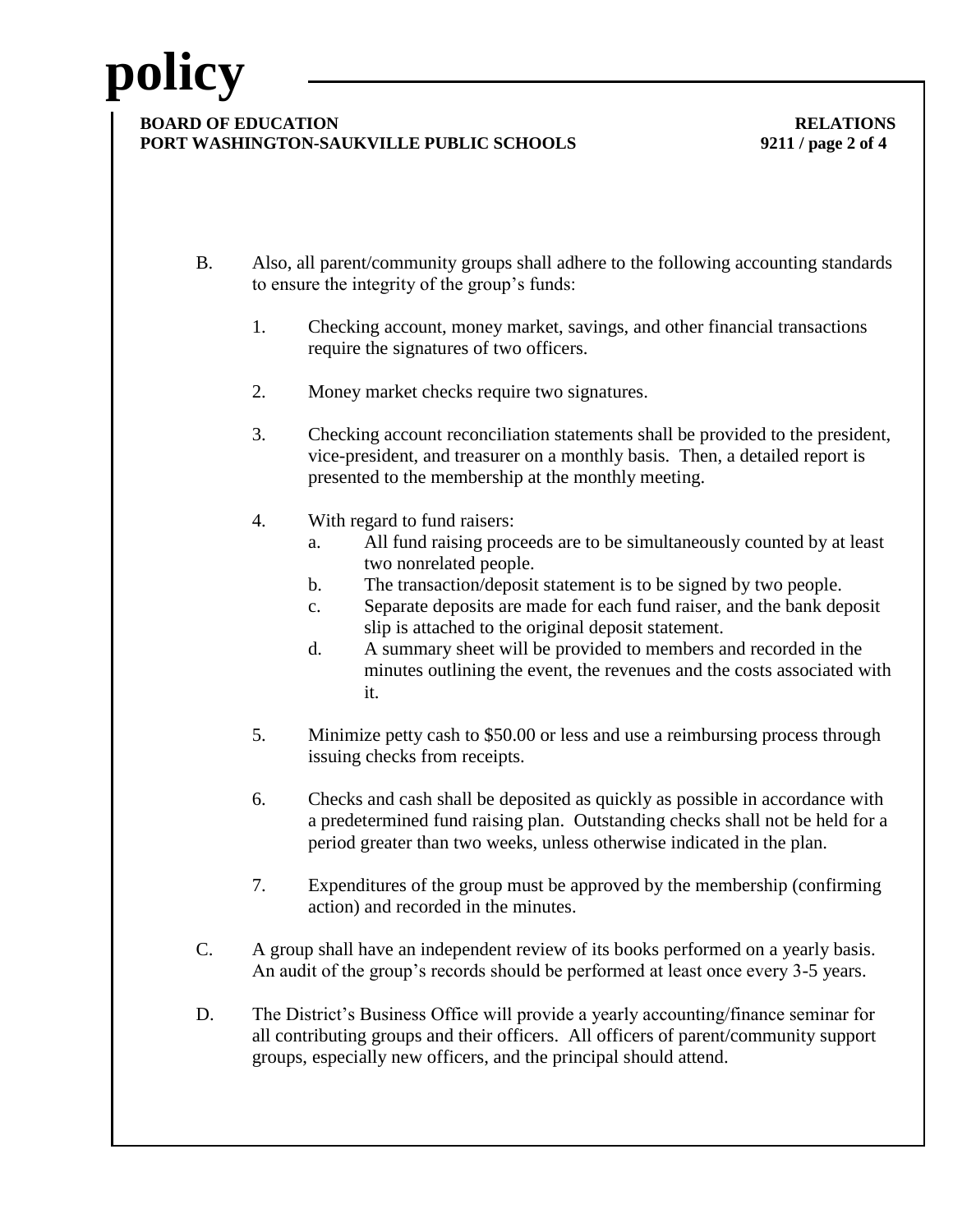### **BOARD OF EDUCATION** RELATIONS **PORT WASHINGTON-SAUKVILLE PUBLIC SCHOOLS 9211 / page 3 of 4**

- V. Suspicion of Financial Impropriety
	- A. Suspicion of financial impropriety shall be reported to the parent/community group president or vice president and school principal. It is expected that any report of financial impropriety will include specific written information supporting the accusation. The parent/community group's officers will be responsible for investigating the suspicion of financial impropriety and deciding on a course of action and notify the principal of the investigation as soon as possible. If further investigation is warranted the matter will be reported to the appropriate law enforcement agency. It is vital that confidentiality be maintained in protecting the rights and interests of all parties, to the extent required or permitted by law.
	- B. The school principal will contact the superintendent about any improprieties. The superintendent, board president, school principal, and the group's officers will decide upon the forms of communication that may be required in reporting the matter to school board members, members of charitable groups, the community, etc.
- VI. Summary
	- A. Principals will maintain close communication with parent/community groups to ensure compliance with Port Washington-Saukville School District policies, District goals, and applicable laws. If a principal or other District staff member becomes aware of parent/community group's conduct that is inconsistent with District Policy, District goals, or any applicable law, the principal or staff member must report such conduct to the superintendent immediately.
	- B. The Board reserves the right to withdraw permission to use the District's name in a school/community organization activity if such an activity is considered inappropriate by the Board. Further, the Board reserves the right to accept or not accept any and all offers from school/community organizations of gifts of money, supplies and equipment, or volunteer labor.

#### Cross reference:

Board Policy 2105 – Mission and Philosophy of the District Board Policy 2260 – Access to Equal Education Opportunity Board Policy 2430.01 – Special Programs by Community Members Board Policy 7230 – Grants, Gifts, and Donations from Private Sources Board Policy 8310 – Public Records Board Policy 9700 – Relations with Special Interest Groups

Adopted: 6/18/01 Revised: 5/14/07; 5/5/08; 3/16/15